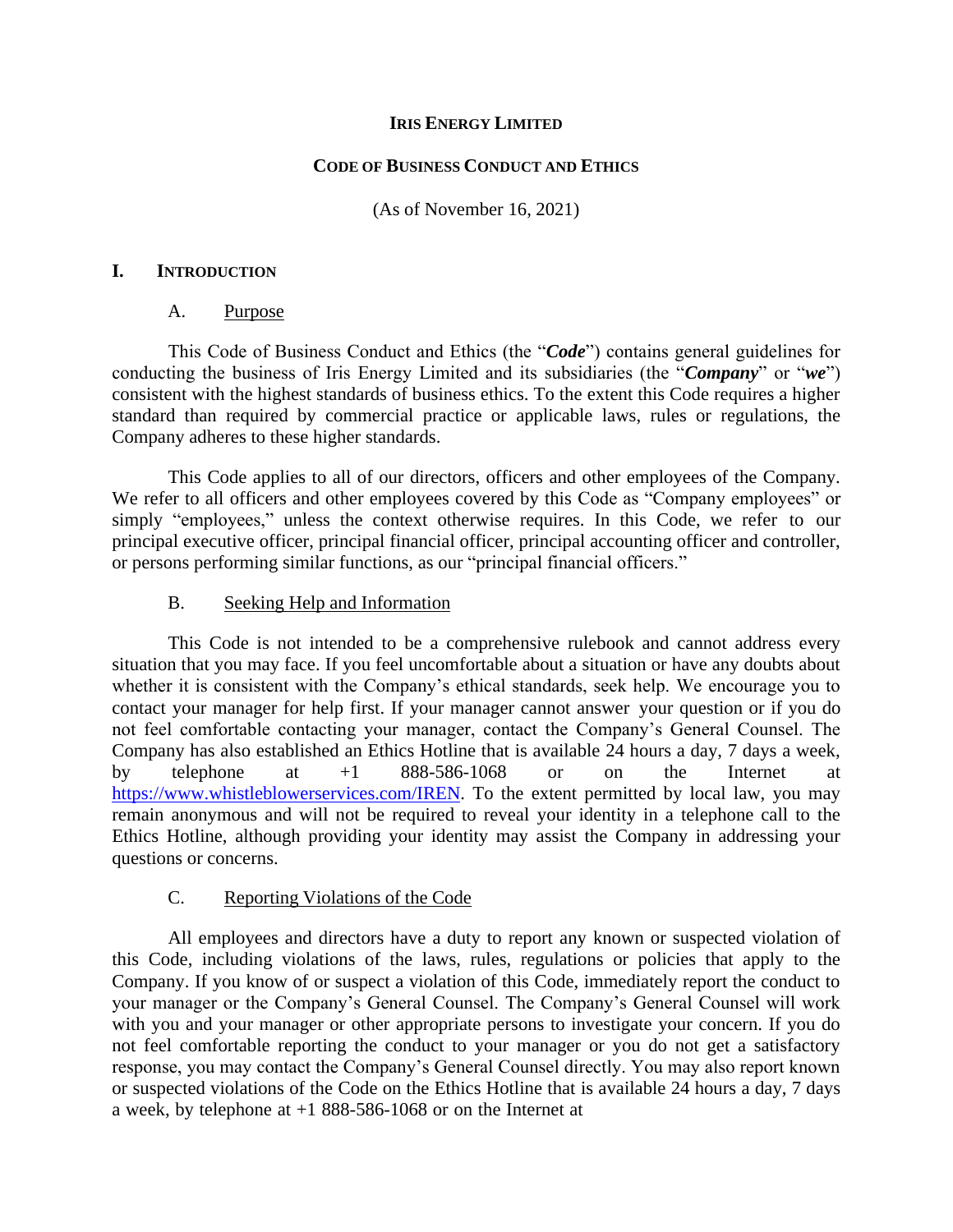[https://www.whistleblowerservices.com/IREN.](https://www.whistleblowerservices.com/IREN) To the extent permitted by local law, you may remain anonymous and will not be required to reveal your identity in a telephone call to the Ethics Hotline, although providing your identity may assist the Company in investigating your concern. All reports of known or suspected violations of the law or this Code will be handled sensitively and with discretion. Your manager, the Company's General Counsel and the Company will protect your confidentiality to the extent possible, consistent with applicable laws and the Company's need to investigate your concern.

It is Company policy that any employee or director who violates this Code will be subject to appropriate discipline, which may include, for an employee, termination of employment or, for a director, a request that such director resign from the Board of Directors of the Company (the "*Board of Directors*"). This determination will be based upon the facts and circumstances of each particular situation. If you are accused of violating this Code, you will be given an opportunity to present your version of the events at issue prior to any determination of appropriate discipline. Employees and directors who violate the law or this Code may expose themselves to substantial civil damages, criminal fines and prison terms. The Company may also face substantial fines and penalties and may incur damage to its reputation and standing in the community. Your conduct as a representative of the Company, if it does not comply with the law or with this Code, can result in serious consequences for both you and the Company.

# D. Policy Against Retaliation

The Company prohibits retaliation against an employee or director who, in good faith, seeks help or reports known or suspected violations. Any reprisal or retaliation against an employee or director because the employee or director, in good faith, sought help or filed a report will be subject to disciplinary action, including potential termination of employment. Where you have reasonable grounds to suspect misconduct or an improper state of affairs or circumstances, you may also be protected under the whistleblower provisions of the Australian *Corporations Act 2001* (Cth).

# E. Waivers of the Code

To the extent allowed by applicable laws, parts of this Code may be waived from time to time. Any waiver of this Code for our directors, executive officers or other principal financial officers may be made only by our Board of Directors (following a recommendation by the Audit and Risk Committee) and will be disclosed to the public as required by law or the rules of The Nasdaq Stock Market LLC, when applicable. Waivers of this Code for other employees may be made only by our Chief Executive Officer or General Counsel and will be reported to our Audit and Risk Committee.

# **II. CONFLICTS OF INTEREST**

# A. Identifying Potential Conflicts of Interest

A conflict of interest can occur when an individual's private interest interferes in any way, or even appears to interfere, with the interests of the Company as a whole. You should avoid any private interest that influences your ability to act in the interests of the Company or that makes it difficult to perform your work objectively and effectively.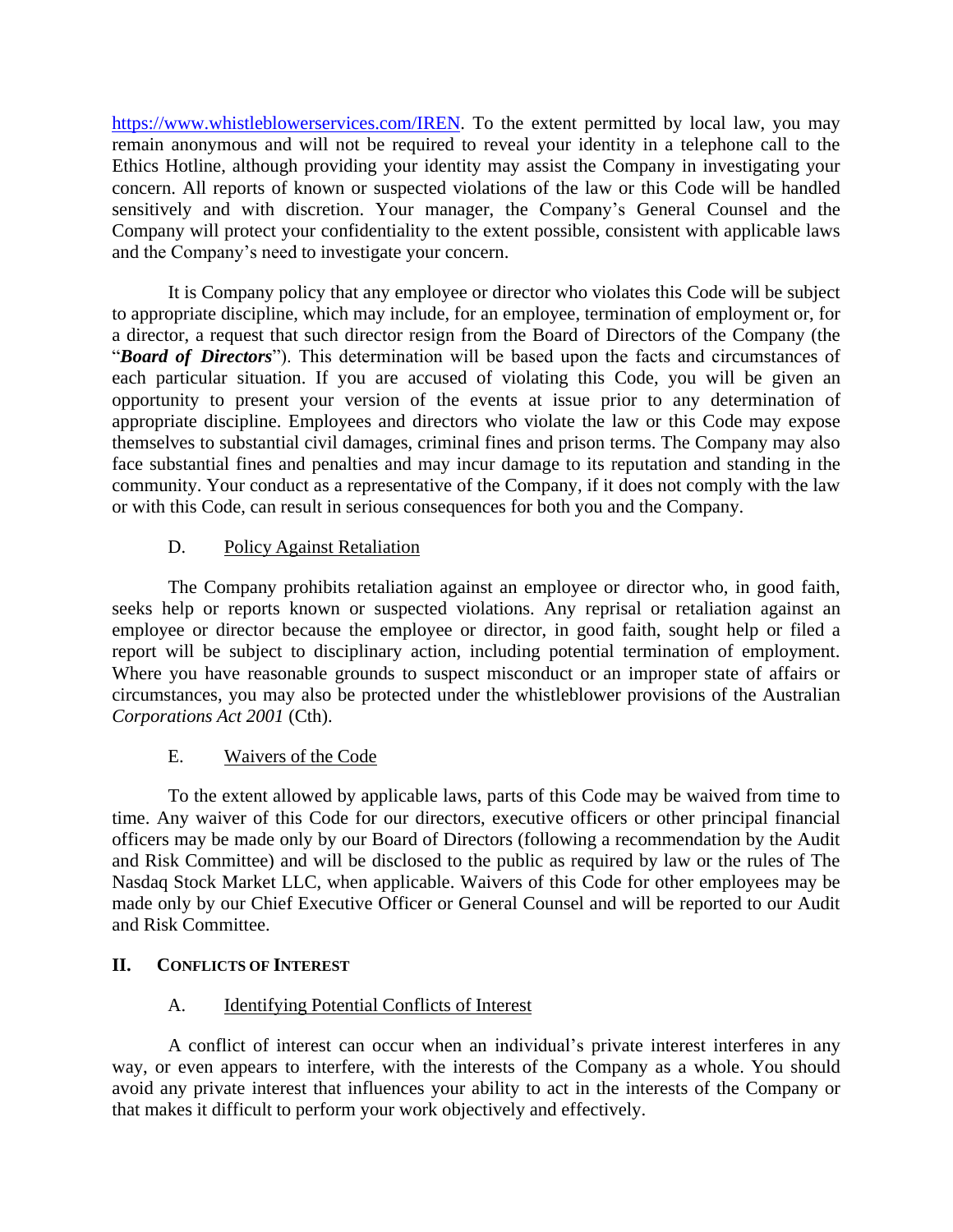Identifying potential conflicts of interest may not always be clear-cut. The following situations might reasonably be expected to give rise to a conflict of interest and should be identified to, and addressed by, the General Counsel or the chair of the Audit and Risk Committee:

- Outside Employment. An employee being employed by, serving as a director of, or providing any services to a company that the individual knows or suspects is a material customer, supplier or competitor of the Company (other than services to be provided as part of an employee's job responsibilities for the Company).
- Improper Personal Benefits. An employee or director obtaining any material (as to him or her) personal benefits or favors because of his or her position with the Company. Please see "Gifts, Entertainment and Hospitality" below for additional guidelines in this area.
- Financial Interests. An employee having a "material interest" (ownership or otherwise) in any company that the individual knows or suspects is a material customer, supplier or competitor of the Company and using his or her position to influence a transaction with such company. Whether an employee has a "material interest" will be determined by the General Counsel or the Audit and Risk Committee, as applicable, in light of all of the circumstances, including consideration of the relationship of the employee to the customer, supplier or competitor, the relationship of the employee to the specific transaction and the importance of the interest to the employee having the interest.
- Loans or Other Financial Transactions. An employee or director obtaining loans or guarantees of personal obligations from, or entering into any other personal financial transaction with, any company that the individual knows or suspects is a material customer, supplier or competitor of the Company. This guideline does not prohibit arms-length transactions with banks, brokerage firms or other financial institutions.
- Service on Boards and Committees. An employee or director serving on a board of directors or trustees or on a committee of any entity (whether profit or not-forprofit) whose interests reasonably would be expected to conflict with those of the Company.
- Actions of Family Members. The actions of family members outside the workplace may also give rise to the conflicts of interest described above because they may influence an employee's or director's objectivity in making decisions on behalf of the Company. For purposes of this Code, "family members" include your spouse or life-partner, brothers, sisters, parents, in-laws and children whether such relationships are by blood or adoption.

For purposes of this Code, a company is a "material" customer if the customer has made payments to the Company in the past year in excess of \$200,000 or 5% of the Company's gross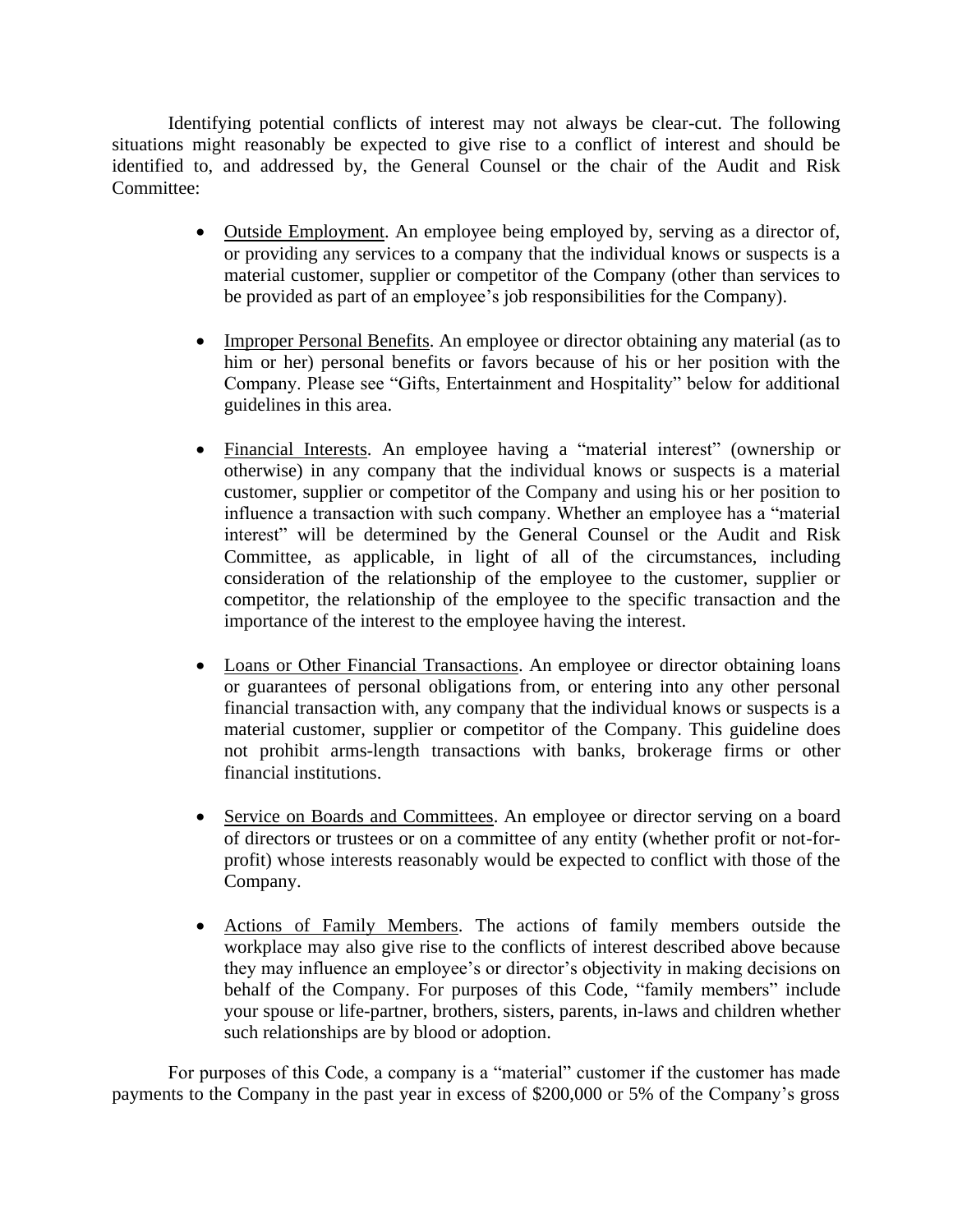revenues, whichever is greater. A company is a "material" supplier if the supplier has received payments from the Company in the past year in excess of \$200,000 or 5% of the supplier's gross revenues, whichever is greater. If you are uncertain whether a particular company is a material customer or supplier, please contact the General Counsel for assistance.

# B. Disclosure of Conflicts of Interest

The Company requires that employees and directors disclose any situation that reasonably would be expected to give rise to a conflict of interest. If you suspect that you have a situation that could give rise to a conflict of interest, or something that others could reasonably perceive as a conflict of interest, you must report it in writing to your manager or the Company's General Counsel, or if you are a director, executive officer or other principal financial officer, to the chair of the Audit and Risk Committee. The Company's General Counsel or the Audit and Risk Committee, as applicable, will work with you to determine whether you have a conflict of interest and, if so, how best to address it. All transactions that would give rise to a conflict of interest involving a director, executive officer or principal financial officer must be approved by the Board of Directors (following a recommendation by the Audit and Risk Committee), and any such approval will not be considered a waiver of this Code.

# **III. CORPORATE OPPORTUNITIES**

As an employee or director of the Company, you have an obligation to advance the Company's interests when the opportunity to do so arises. If you discover or are presented with a business opportunity through the use of corporate property or information or because of your position with the Company, you should first present the business opportunity to the Company before pursuing the opportunity in your individual capacity. No employee or director may use corporate property, information or his or her position with the Company for personal gain while employed by us or, for a director, while serving on our Board of Directors.

You should disclose to your manager the terms and conditions of each business opportunity covered by this Code that you wish to pursue. Your manager will contact the Company's General Counsel and the appropriate management personnel to determine whether the Company wishes to pursue the business opportunity. If the Company waives its right to pursue the business opportunity, you may pursue the business opportunity on the same terms and conditions as originally proposed and consistent with the other ethical guidelines set forth in this Code.

# **IV. CONFIDENTIAL INFORMATION**

Employees and directors have access to a variety of confidential information regarding the Company. Confidential information includes all non-public information that might be of use to competitors, or, if disclosed, harmful to the Company or its collaborators, customers or suppliers. Employees and directors have a duty to safeguard all confidential information of the Company or third parties with which the Company conducts business, except when disclosure is authorized or legally mandated. Unauthorized disclosure of any confidential information is prohibited. Additionally, employees and directors should take appropriate precautions to ensure that confidential or sensitive business information, whether it is proprietary to the Company or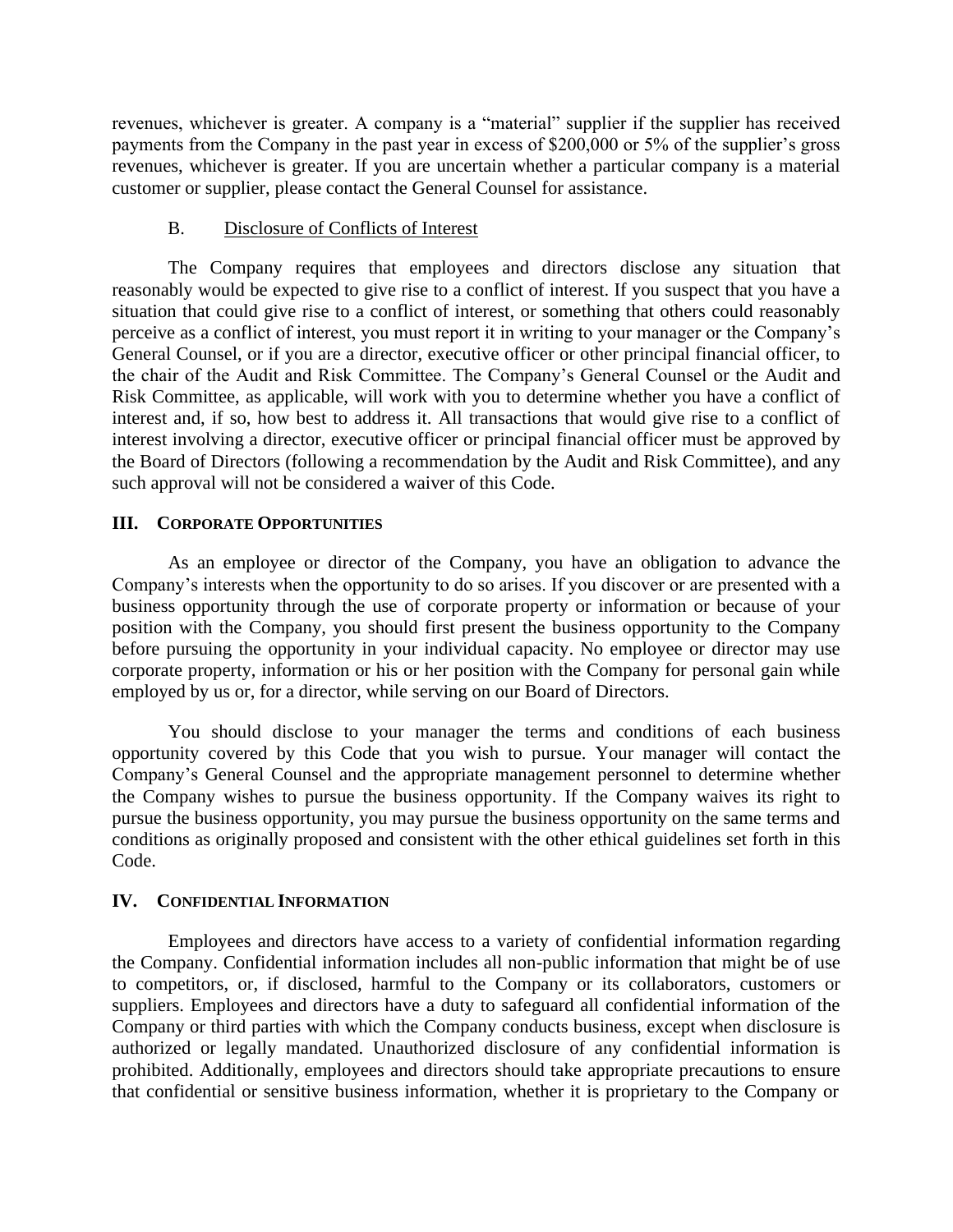another company, is not communicated within the Company except to employees who have a need to know such information to perform their responsibilities for the Company. An employee's and director's obligation to protect confidential information continues after he or she leaves the Company. Unauthorized disclosure of confidential information could cause competitive harm to the Company or its collaborators, customers or suppliers and could result in legal liability to you and the Company.

Any questions or concerns regarding whether disclosure of Company information is legally mandated should be promptly referred to the Company's General Counsel.

### **V. COMPETITION AND FAIR DEALING**

All employees should endeavor to deal fairly with fellow employees and with the Company's collaborators, licensors, customers, suppliers and competitors. Employees should not take unfair advantage of anyone through manipulation, concealment, abuse of privileged information, misrepresentation of material facts or any other unfair-dealing practice. Employees should maintain and protect any intellectual property licensed from licensors with the same care as they employ with regard to Company-developed intellectual property. Employees should also handle the nonpublic information of our collaborators, licensors, suppliers and customers responsibly and in accordance with our agreements with them, including information regarding their technology, products and product pipelines. Failure to comply with applicable laws, rules and regulations may result in disciplinary action by the Company and/or civil or criminal liability.

# **VI. GIFTS, ENTERTAINMENT AND HOSPITALITY**

The giving and receiving of gifts is a common business practice. Appropriate business gifts and entertainment are welcome courtesies designed to build relationships and understanding among business partners. Gifts, entertainment and hospitality, however, should not compromise, or appear to compromise, your ability to make objective and fair business decisions. In addition, it is important to note that the giving and receiving of gifts are subject to a variety of laws, rules and regulations applicable to the Company's operations. These include, without limitation, laws covering the marketing of products, bribery and kickbacks. You are expected to understand and comply with all laws, rules and regulations that apply to your job position.

It is your responsibility to use good judgment in this area. As a general rule, you may give or receive gifts or entertainment to or from collaborators, customers or suppliers only if the gift or entertainment is infrequent, reasonable, appropriate, intended to further legitimate business goals, in compliance with applicable law, and provided the gift or entertainment would not be viewed as an inducement to or reward for any particular business decision. Gifts may not be in cash or cash equivalents (including gift certificates or gift cards). All gifts and entertainment expenses should be properly accounted for on expense reports.

If you conduct business in other countries, you must be particularly careful that gifts and entertainment are not construed as bribes, kickbacks or other improper payments. See "Anti-Corruption Compliance" section of this Code for a more detailed discussion of our policies regarding giving or receiving gifts related to business transactions in other countries.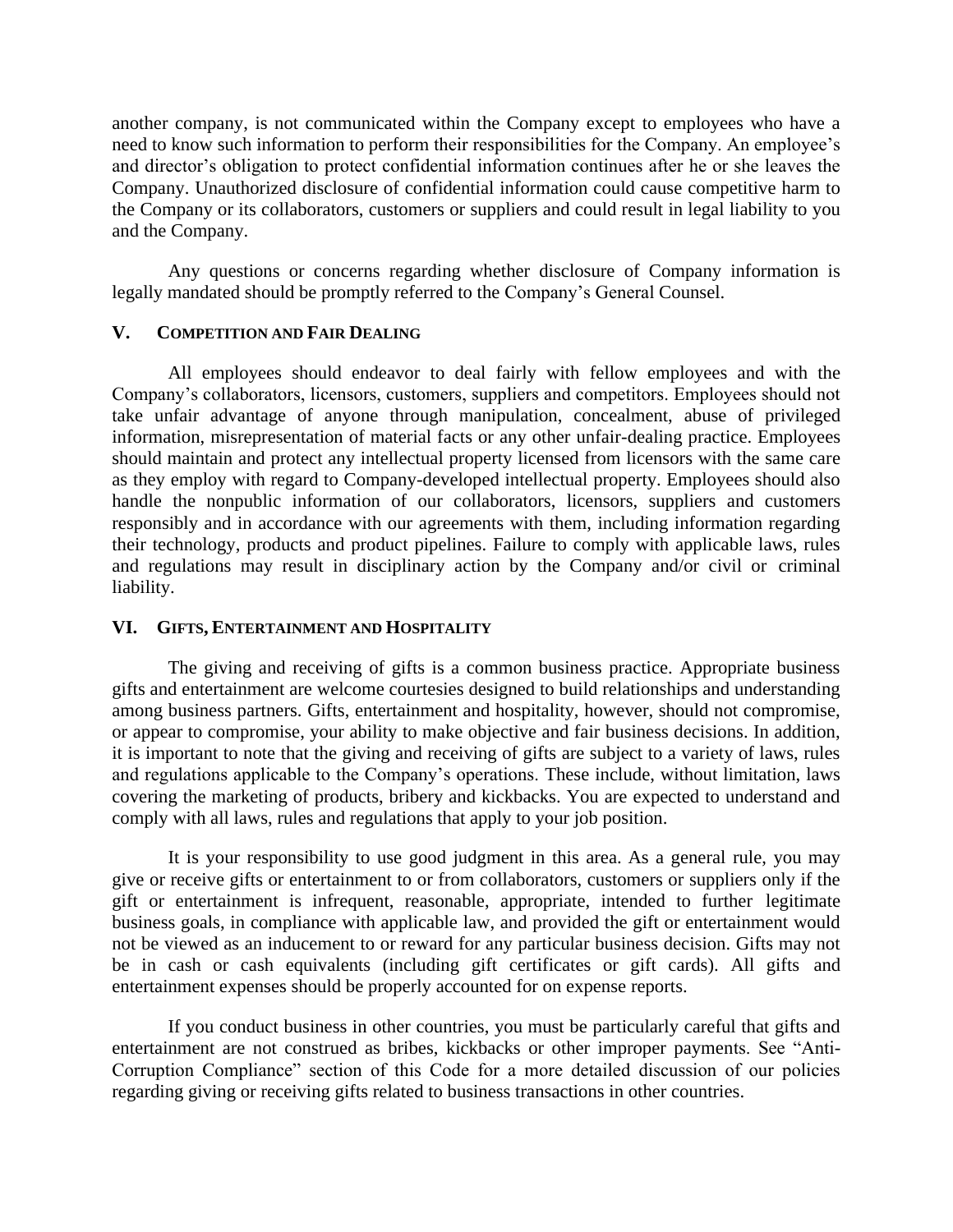For a more detailed discussion of special considerations applicable to dealing with federal, state and local governments in the U.S. and Australia, see "Interactions with the Government."

# **VII. ENVIRONMENT, SOCIAL AND GOVERNANCE**

The Company's Environment, Social and Governance policy ("*ESG Policy*"), adopted on July 2, 2019 (as amended from time to time), sets out a framework for the way in which the Company will consider environmental, social and governance factors in the day to day running of its business.

### **VIII. COMPANY RECORDS**

Accurate and reliable records are crucial to our business. Our records are the basis of our earnings statements, financial reports, regulatory submissions and many other aspects of our business and guide our business decision-making and strategic planning. Company records include financial records, personnel records, and all other records maintained in the ordinary course of our business.

All Company records must be complete, accurate and reliable in all material respects. Each employee and director must follow any formal document retention policy of the Company with respect to Company records within such employee's or director's control. Please contact your manager or the Company's General Counsel to obtain a copy of any such policy or with any questions concerning any such policy.

### **IX. PROTECTION AND USE OF COMPANY ASSETS**

Employees should protect the Company's assets and ensure their efficient use for legitimate business purposes only and not for any personal benefit or the personal benefit of anyone else. Theft, carelessness and waste have a direct impact on the Company's financial performance. The use of Company funds or assets, whether or not for personal gain, for any unlawful or improper purpose is prohibited.

Employees should be aware that Company property includes all data and communications transmitted or received to or by, or contained in, the Company's electronic or telephonic systems. Company property also includes all written communications. Employees and other users of this property should have no expectation of privacy with respect to these communications and data. To the extent permitted by law, the Company has the ability, and reserves the right, to monitor all electronic and telephonic communication. Where required by law, you will be given notice before such monitoring takes place. These communications may also be subject to disclosure to law enforcement or government officials.

#### **X. ACCURACY OF FINANCIAL REPORTS AND OTHER PUBLIC COMMUNICATIONS**

As a public company we are subject to various securities laws, regulations and reporting obligations. U.S. and Australian law and our policies require the disclosure of accurate and complete information regarding the Company's business, financial condition and results of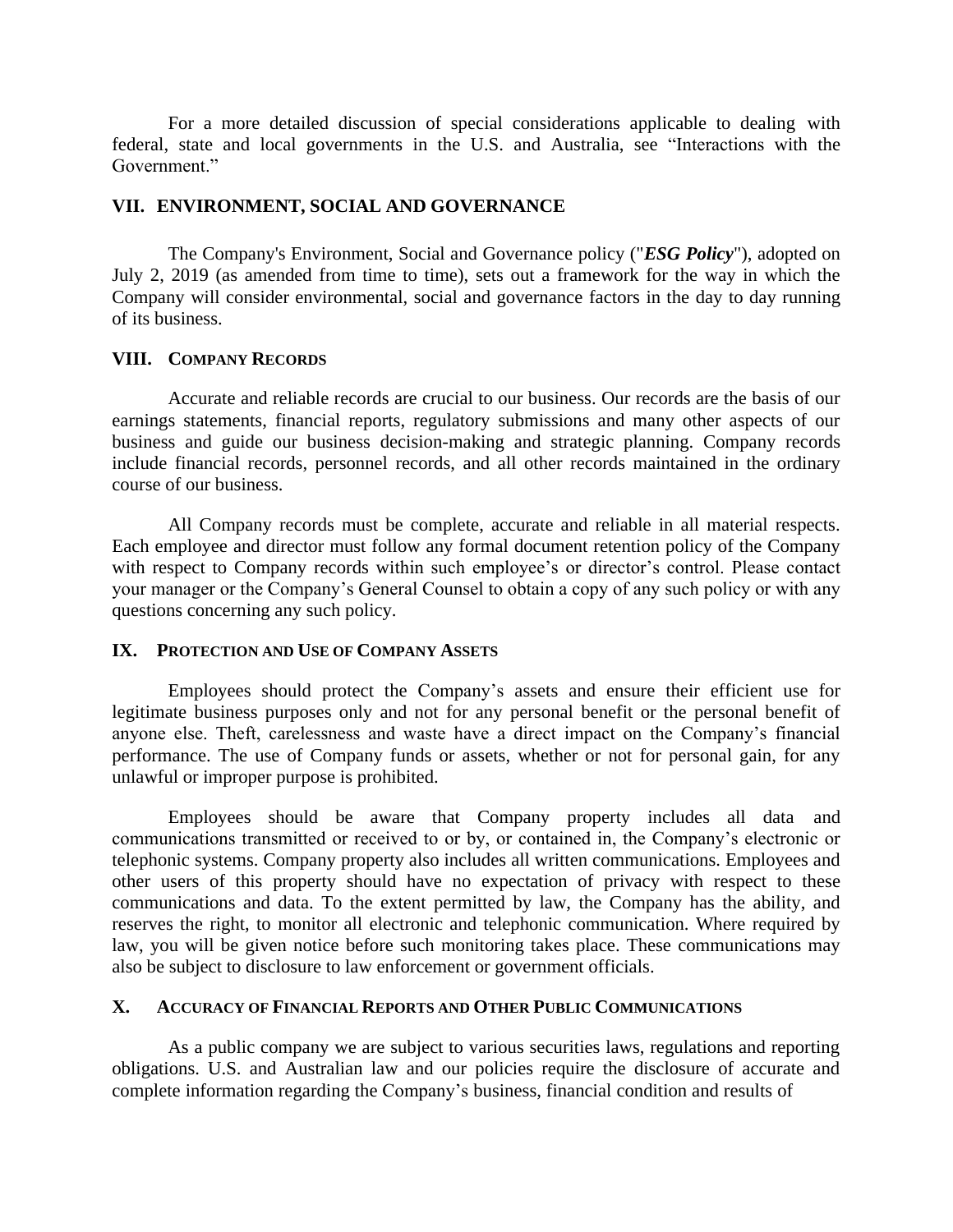operations. Inaccurate, incomplete or untimely reporting will not be tolerated and can severely damage the Company and result in legal liability.

The Company's principal financial officers and other employees working in the finance department have a special responsibility to ensure that all of our financial disclosures are full, fair, accurate, timely and understandable. These employees must understand and strictly comply with generally accepted accounting principles and all standards, laws and regulations for accounting and financial reporting of transactions, estimates and forecasts.

### **XI. COMPLIANCE WITH LAWS AND REGULATIONS**

Each employee and director has an obligation to comply with all laws, rules and regulations applicable to the Company's operations. These include, without limitation, laws covering bribery and kickbacks, copyrights, trademarks and trade secrets, information privacy, insider trading, illegal political contributions, antitrust prohibitions, foreign corrupt practices, offering or receiving gratuities, environmental hazards, employment discrimination or harassment, occupational health and safety, false or misleading financial information or misuse of corporate assets. You are expected to understand and comply with all laws, rules and regulations that apply to your job position. If any doubt exists about whether a course of action is lawful, you should seek advice from your manager or the Company's General Counsel.

# A. Interactions with the Government

The Company may conduct business with the U.S. and Australian governments, state and local governments and the governments of other countries. The Company is committed to conducting its business with all governments and their representatives with the highest standards of business ethics and in compliance with all applicable laws and regulations, including any special requirements that apply to communications with governmental bodies that may have regulatory authority over our products and operations, such as government contracts and government transactions.

If your job responsibilities include interacting with the government, you are expected to understand and comply with the special laws, rules and regulations that apply to your job position as well as with any applicable standard operating procedures that the Company has implemented. If any doubt exists about whether a course of action is lawful, you should seek advice immediately from your manager and the Company's General Counsel.

In addition to the above, you must obtain approval from the Company's General Counsel for any work activity that requires communication with any member or employee of a legislative body or with any government official or employee. Work activities covered by this policy include meetings with legislators or members of their staffs or with senior executive branch officials on behalf of the Company. Preparation, research and other background activities that are done in support of lobbying communication are also covered by this policy even if the communication ultimately is not made. If any doubt exists about whether a given work activity would be considered covered by this provision, you should seek advice immediately from your manager and the Company's General Counsel.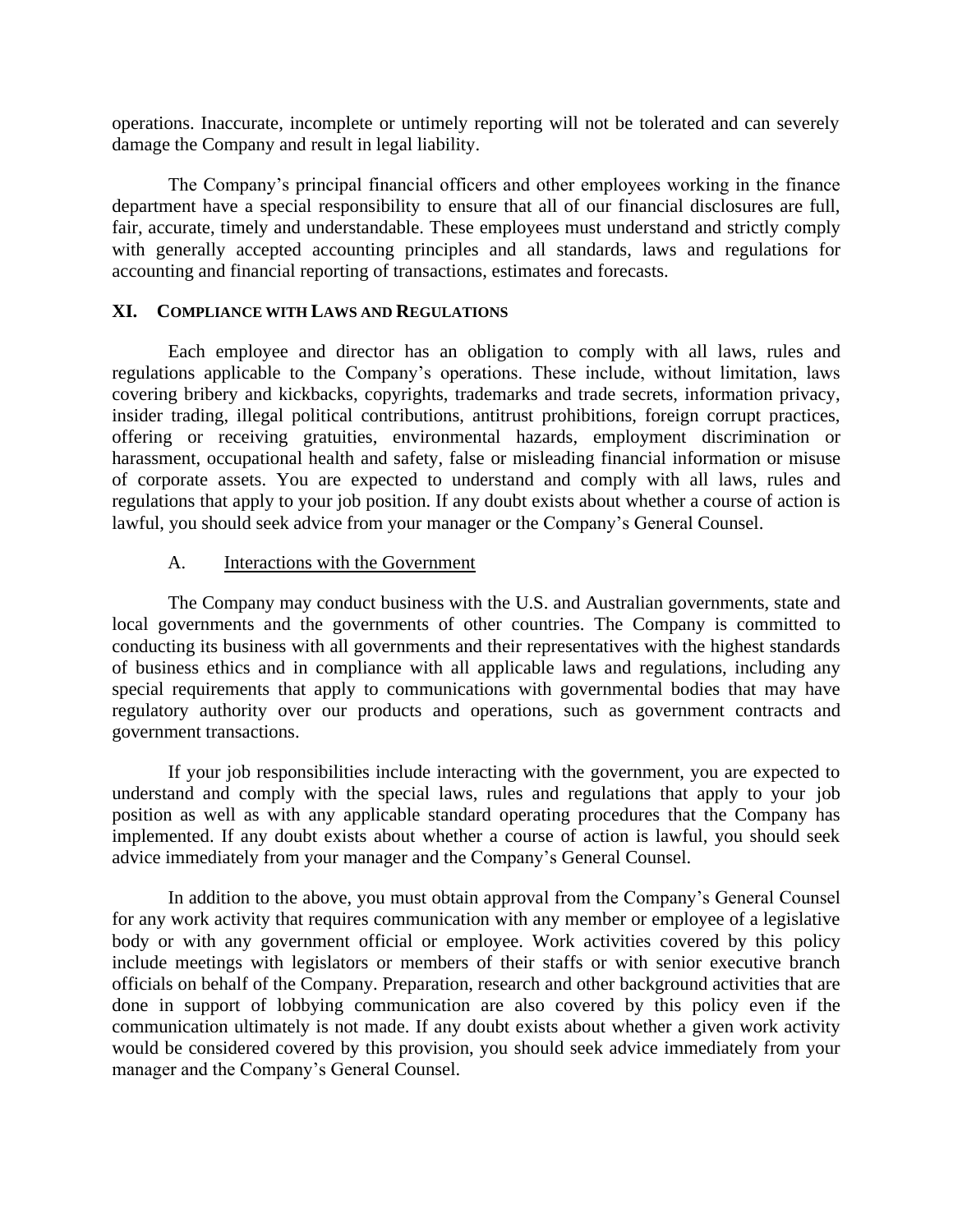# B. Political Contributions and Volunteer Activities

The Company encourages its employees and directors to participate in the political process as individuals and on their own time. However, contribution and lobbying laws in the U.S. and Australia severely limit the contributions the Company can make to political parties or candidates. It is Company policy that Company funds or assets not be used to make a political contribution to any political party or candidate, unless prior approval has been given by our Chief Executive Officer or General Counsel. The Company will not reimburse you for personal political contributions. Lobbying activities with federal and state governments in Australia, including communications and donations, are subject to legal requirements including mandatory registration on lobbyist registers and compliance with codes of conduct, and will require prior approval by the Company's General Counsel. When you participate in non-Company political affairs, you should be careful to make it clear that your views and actions are your own, and not made on behalf of the Company. Please contact the Company's General Counsel if you have any questions about this policy.

# C. Compliance with Antitrust Laws

Antitrust laws of the United States, Australia and other countries are designed to protect consumers and competitors against unfair business practices and to promote and preserve competition. Our policy is to compete vigorously and ethically while complying with all antitrust, monopoly, competition or cartel laws in all countries, states or localities in which the Company conducts business. Employees should not engage in prohibited business practices that limit competition, including sharing competitive information (such as pricing, sales reports, trade secrets, sales markets, and supplier information) with a competitor, gaining or attempting to gain nonpublic information from actual or potential new hires, and engaging in fraud or deception to gather competitive information. Violations of antitrust laws may result in severe penalties against the Company and its employees, including potentially substantial fines and criminal sanctions. You are expected to maintain basic familiarity with the antitrust principles applicable to your activities, and you should consult the Company's General Counsel with any questions you may have concerning compliance with these laws.

# 1. Meetings with Competitors

Employees should exercise caution in meetings with competitors. Any meeting with a competitor may give rise to the appearance of impropriety. As a result, if you are required to meet with a competitor for any reason, you should obtain the prior approval of an executive officer of the Company. You should try to meet with competitors in a closely monitored, controlled environment for a limited period of time. You should create and circulate agendas in advance of any such meetings, and the contents of your meeting should be fully documented.

# 2. Professional Organizations and Trade Associations

Employees should be cautious when attending meetings of professional organizations and trade associations at which competitors are present. Attending meetings of professional organizations and trade associations is both legal and proper, if such meetings have a legitimate business purpose and are conducted in an open fashion, adhering to a proper agenda. At such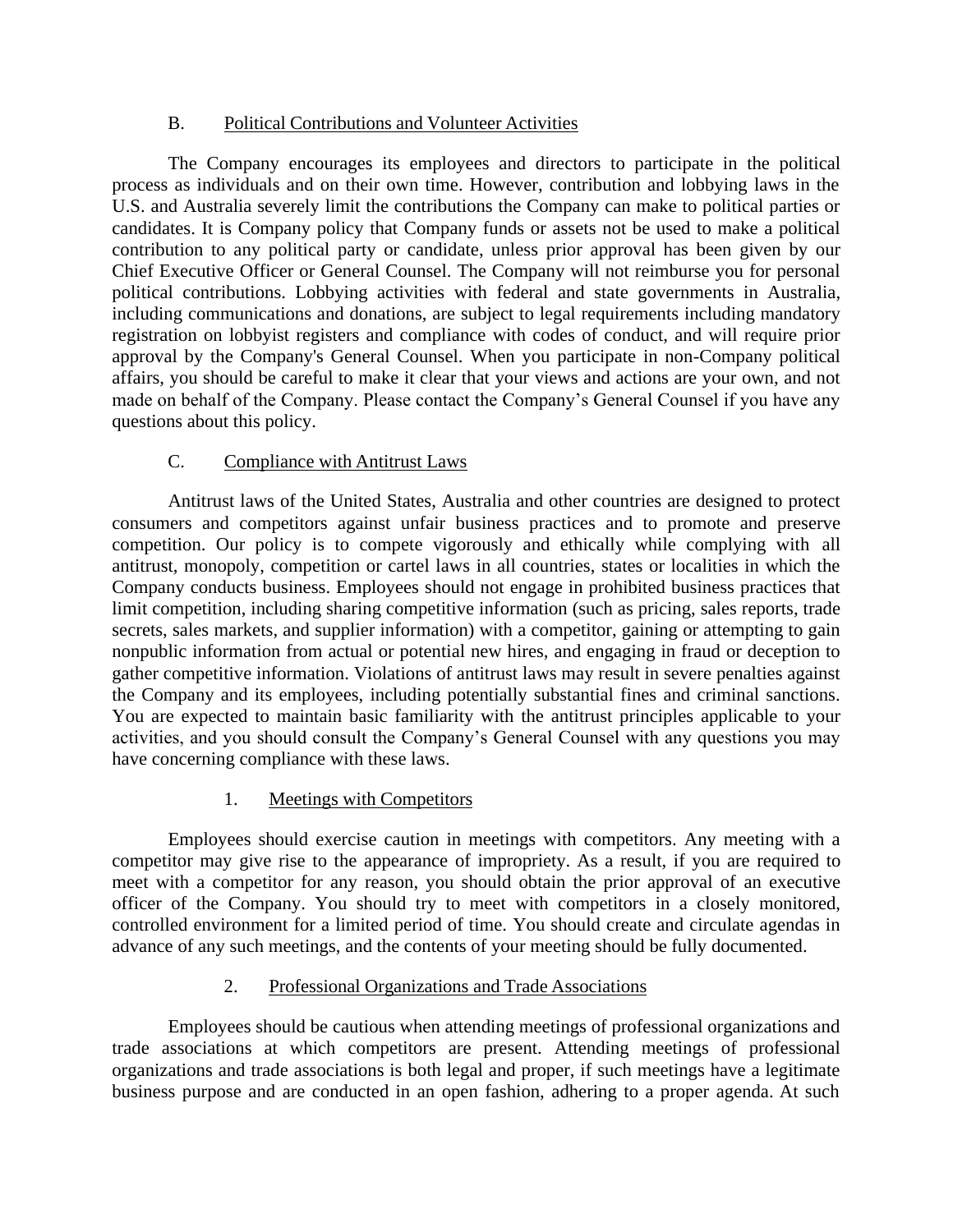meetings, you should not discuss the Company's pricing policies or other competitive terms or any other proprietary, competitively sensitive information. You are required to notify your manager or the Company's General Counsel prior to attending any meeting of a professional organization or trade association.

# D. Compliance with Insider Trading Laws

Consistent with the Company's Insider Trading Compliance Policy, the Company's employees and directors are prohibited from trading in the stock or other securities of the Company while in possession of material nonpublic information about the Company. Insider trading of the stock or other securities of the Company is a crime in the United States (where our shares are listed) and Australia (where the Company is incorporated). In addition, Company employees and directors are prohibited from recommending, "tipping" or suggesting that anyone else buy or sell the Company's stock or other securities on the basis of material non-public information. Employees and directors who obtain material non-public information about another company in the course of their duties are prohibited from trading in the stock or securities of the other company while in possession of such information or "tipping" others to trade on the basis of such information. Violation of insider trading laws can result in severe fines and criminal penalties, as well as disciplinary action by the Company, up to and including, for an employee, termination of employment or, for a director, a request that such director resign from the Board of Directors. You are required to read carefully and observe our Insider Trading Compliance Policy, as amended from time to time. Please contact the Company's General Counsel for a copy of the Insider Trading Compliance Policy or with any questions you may have about insider trading laws.

# **XII. PUBLIC COMMUNICATIONS AND REGULATION FD**

# A. Public Communications Generally

The Company places a high value on its credibility and reputation in the community. What is written or said about the Company in the news media and investment community directly impacts our reputation, positively or negatively. Our policy is to provide timely, accurate and complete information in response to public requests (from media, analysts, etc.), consistent with our obligations to maintain the confidentiality of competitive and proprietary information and to prevent selective disclosure of market-sensitive financial data. The Company has adopted separate Guidelines for Corporate Disclosure to maintain the Company's credibility and reputation in the community, to maintain the confidentiality of competitive and proprietary information and to prevent selective disclosure of market-sensitive financial data.

# B. Compliance with Regulation FD

In connection with its public communications, the Company is required to comply with a rule under the U.S. federal securities laws referred to as Regulation FD (which stands for "fair disclosure"). Regulation FD provides that, when we disclose material non-public information about the Company to securities market professionals or stockholders (where it is reasonably foreseeable that the stockholders will trade on the information), we must also disclose the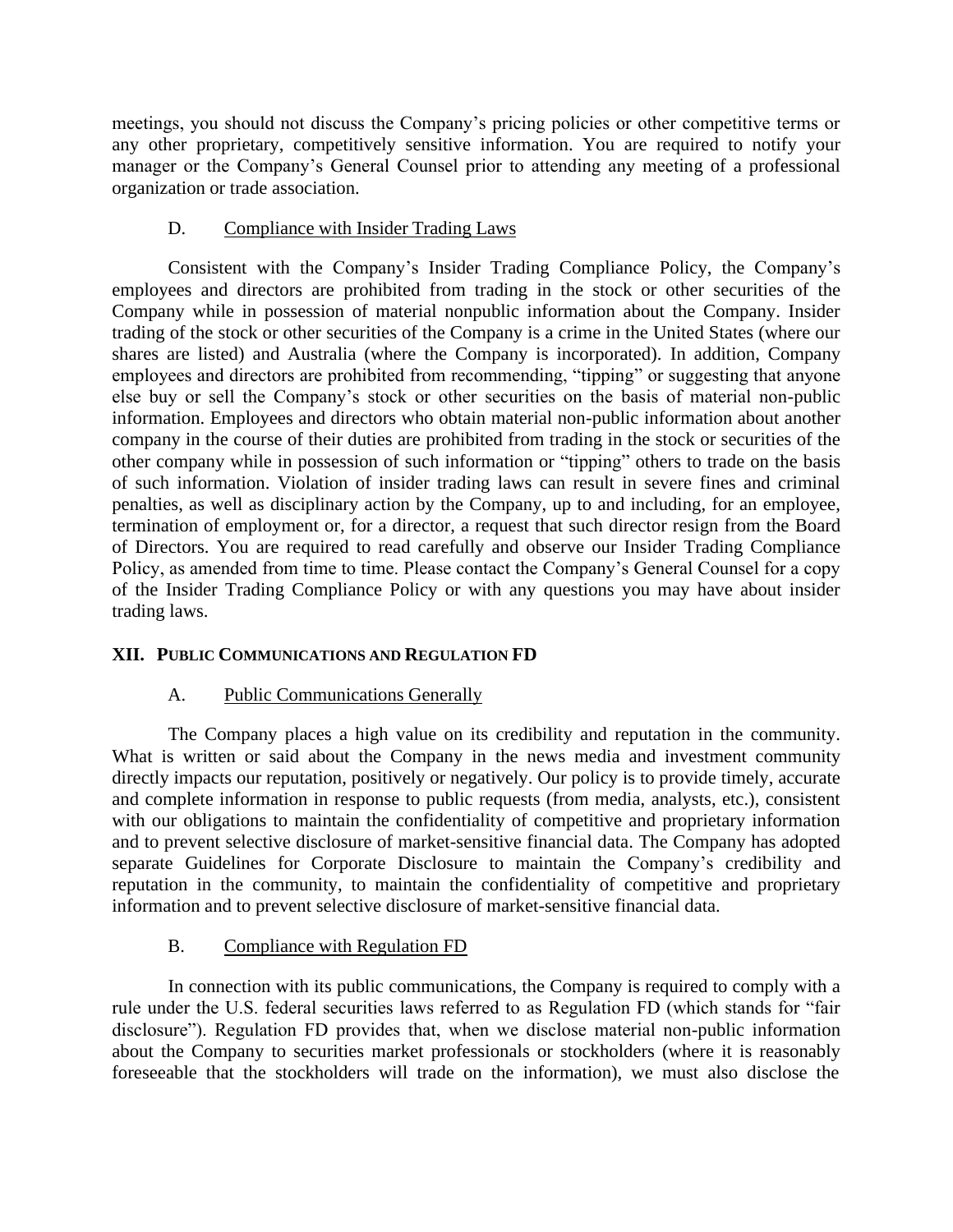information to the public. "Securities market professionals" generally include analysts, institutional investors and other investment advisors.

The Company has designated certain individuals as "spokespersons" who are responsible for communicating with analysts, institutional investors and representatives of the media. Any employee or director who is not a designated spokesperson of the Company should not communicate any information about the Company to analysts, institutional investors or representatives of the media, except at the request of the Chief Executive Officer or the principal financial and accounting officer.

For more information on the Company's policies and procedures regarding public communications and Regulation FD, please contact the Company's General Counsel for a copy of the Company's Guidelines for Corporate Disclosure or with any questions you may have about disclosure matters.

#### **XIII. ANTI-CORRUPTION COMPLIANCE**

The Company is committed to complying with the U.S. Foreign Corrupt Practices Act (the "*FCPA*"), the foreign bribery provisions of the Australian Criminal Code Act 1995 (Cth) (the "*Criminal Code*") and other applicable anti-corruption laws. The FCPA prohibits the Company and its employees, directors, officers, and agents from offering, giving, or promising money or any other item of value, directly or indirectly, to win or retain business or to influence any act or decision of any government official, political party, candidate for political office, or official of a public international organization.

The Criminal Code prohibits the provision, offer or promise of providing a benefit to another person (or causing such a benefit to be provided, offered or promised), where the benefit is not legitimately due to the other person and the action was carried out with the intention of influencing a foreign public official to obtain or retain business or a business advantage that is not legitimately due.

The Company prohibits employees, directors, officers, contractors who devote all or substantially all of their time to the Company and agents acting on behalf of the Company from giving or receiving bribes, kickbacks, or other inducements to foreign officials. Indirect payments include any transfer of money or other item of value to another individual or organization where the person making the transfer knows or has reason to know that some or all of that transfer is for the benefit of an individual to whom direct payments are prohibited. The use of agents for the payment of bribes, kickbacks or other inducements is expressly prohibited. Violation of the FCPA, the Criminal Code and other applicable anti-corruption laws is a crime that can result in severe fines and criminal penalties, as well as disciplinary action by the Company, up to and including, for an employee, termination of employment or, for a director, a request that such director resign from the Board of Directors.

#### **XIV. INTERNATIONAL TRADE LAWS**

Company employees and agents must know and comply with U.S. and Australian laws and regulations that govern international operations, as well the local laws of countries where the Company operates. The United States, Australia and many other countries have laws that restrict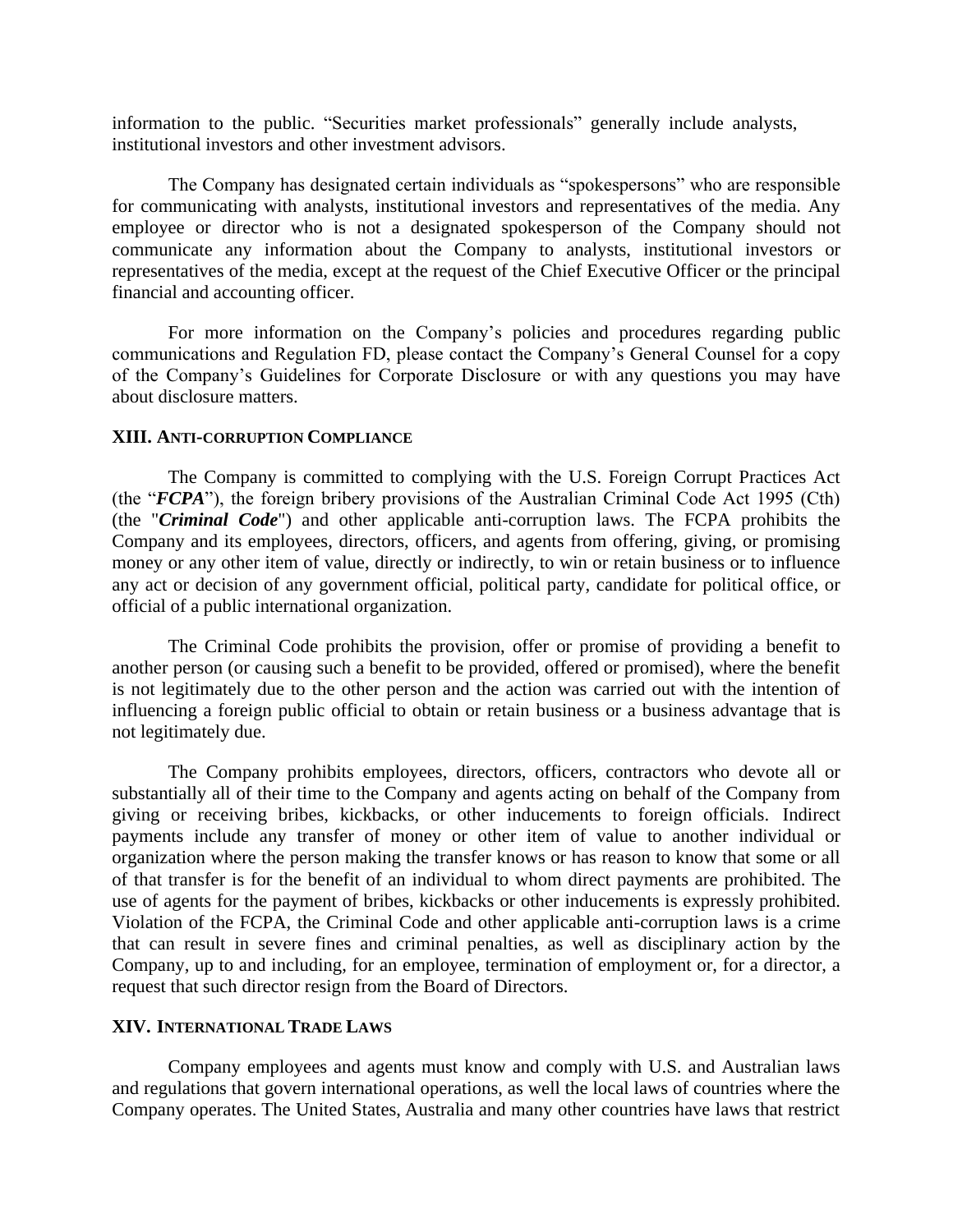or otherwise require licensing for the export or import of certain goods and services to other countries or to certain parties. If you are involved with importing, you need to be aware of the applicable governmental regulations and requirements, including those required by the Customs-Trade Partnership Against Terrorism (C-TPAT). A failure to comply can result in fines, penalties, imprisonment and/or a loss of import privileges. U.S. and Australian laws and regulations also impose various trade sanctions or embargoes against other countries or persons, and may prohibit cooperation with certain boycotts imposed by some countries against others. The Company does not participate in prohibited boycotts.

The scope of these licensing requirements, trade sanctions, and trade embargoes may vary from country to country. They may range from specific prohibitions on trade of a given item to a total prohibition of all commercial transactions. It is important to note that the Company may not facilitate or encourage a non-domestic company to perform a transaction that it could not perform itself pursuant to sanctions laws.

Employees involved in export transactions or international operations must familiarize themselves with the list of countries against which the United States and Australia maintain comprehensive sanctions and the rules relating to exporting to or transacting with such countries, either directly or indirectly through foreign subsidiaries or other third parties. In addition, the Company must comply with counter-terrorism requirements when engaging in international trade. Due to the complexities of these international trade laws, contact the General Counsel before exporting or importing goods or services, or engaging in transactions with countries or persons that may be affected by economic or trade sanctions. If requested to participate in or cooperate with an international boycott that the United States or Australia do not support (*e.g.*, the boycott of Israel sponsored by the Arab League), you may not agree to or comply with such request. Immediately report this request to the General Counsel.

# **XV. ENVIRONMENT, HEALTH AND SAFETY**

The Company is committed to providing a safe and healthy working environment for its employees and to avoiding adverse impact and injury to the environment and the communities in which it does business. Company employees must comply with all applicable environmental, health and safety laws, regulations and Company standards. It is your responsibility to understand and comply with the laws, regulations and policies that are relevant to your job. Failure to comply with environmental, health and safety laws and regulations can result in civil and criminal liability against you and the Company, as well as disciplinary action by the Company, up to and including termination of employment. You should contact the Company's General Counsel if you have any questions about the laws, regulations and policies that apply to you.

# A. Environment

All Company employees should strive to conserve resources and reduce waste and emissions through recycling and other energy conservation measures. You have a responsibility to promptly report any known or suspected violations of environmental laws or any events that may result in a discharge or emission of hazardous materials.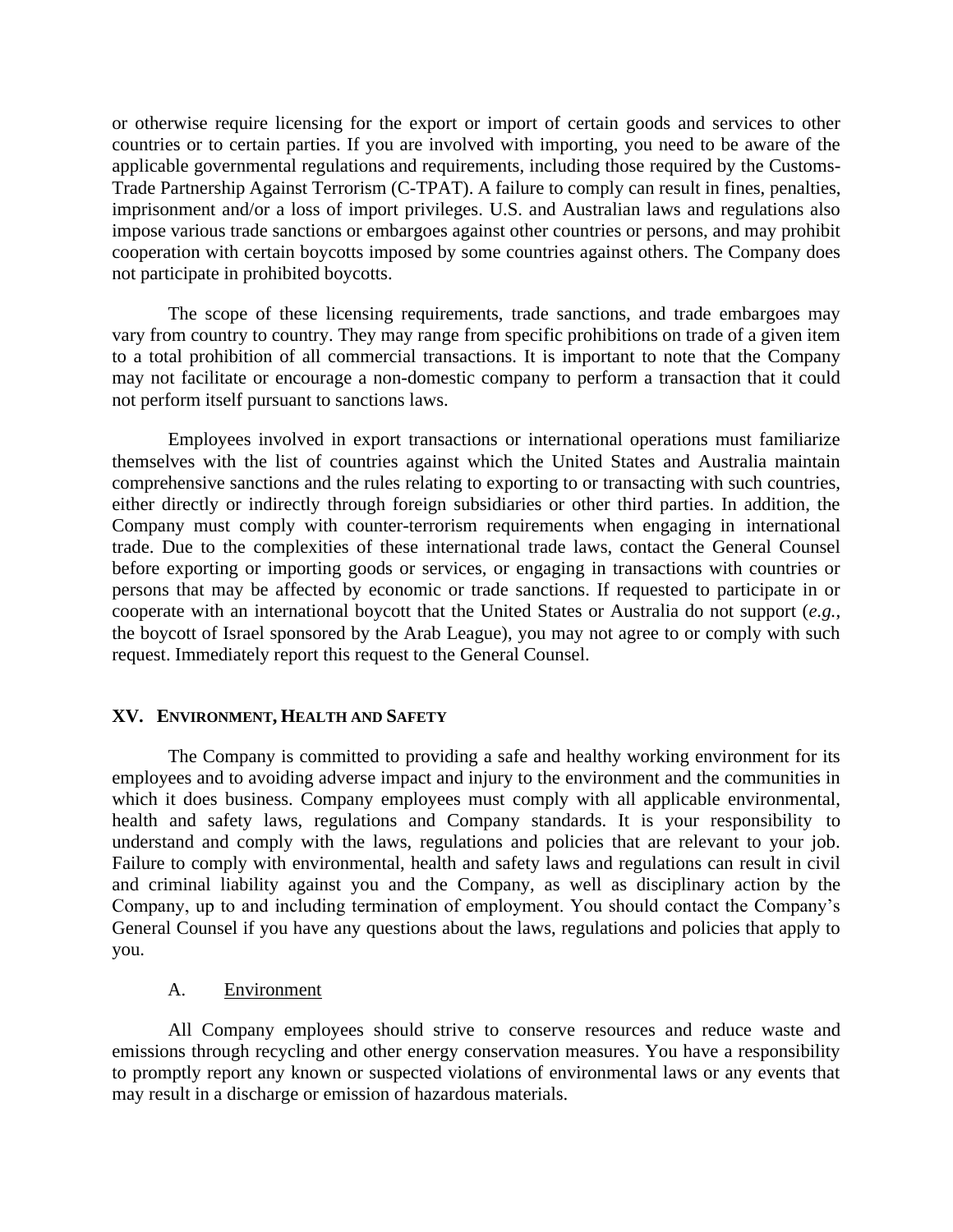# B. Health and Safety

The Company is committed not only to complying with all relevant health and safety laws, but also to conducting business in a manner that protects the safety of its employees. All employees are required to comply with all applicable health and safety laws, regulations and policies relevant to their positions. If you have a concern about unsafe conditions or tasks that present a risk of injury to you, please report these concerns immediately to your manager or the Company's General Counsel.

# C. Employment Practices

The Company pursues fair employment practices in every aspect of its business. The following is only intended to be a summary of certain of our employment policies and procedures. Copies of the Company's detailed policies are available upon request. Company employees must comply with all applicable labor and employment laws, including antidiscrimination laws and laws related to freedom of association and privacy. It is your responsibility to understand and comply with the laws, regulations and policies that are relevant to your job. Failure to comply with labor and employment laws can result in civil and criminal liability against you and the Company, as well as disciplinary action by the Company, up to and including termination of employment. You should contact the Company's General Counsel if you have any questions about the laws, regulations and policies that apply to you.

# D. Harassment and Discrimination

The Company is committed to providing equal opportunity and fair treatment to all individuals on the basis of merit, without discrimination because of race, color, religion, national origin, sex (including pregnancy), sexual orientation, age, disability, veteran status or other characteristic protected by law. The Company also prohibits harassment based on these characteristics in any form, whether physical or verbal and whether committed by managers, non-management personnel or non-employees. Harassment may include, but is not limited to, offensive sexual flirtations, unwanted sexual advances or propositions, verbal abuse, sexually or racially degrading words, or the display in the workplace of sexually suggestive or racially degrading objects or pictures.

If you have any complaints about discrimination or harassment, report such conduct to your manager. All complaints will be treated with sensitivity and discretion. Your manager and the Company will protect your confidentiality to the extent possible, consistent with law and the Company's need to investigate your concern. Where our investigation uncovers harassment or discrimination, we will take prompt corrective action, which may include disciplinary action by the Company, up to and including, termination of employment. The Company strictly prohibits retaliation against an employee who, in good faith, files a complaint.

Any member of management who has reason to believe that an employee has been the victim of harassment or discrimination or who receives a report of alleged harassment or discrimination is required to report it to the relevant human resources personnel immediately.